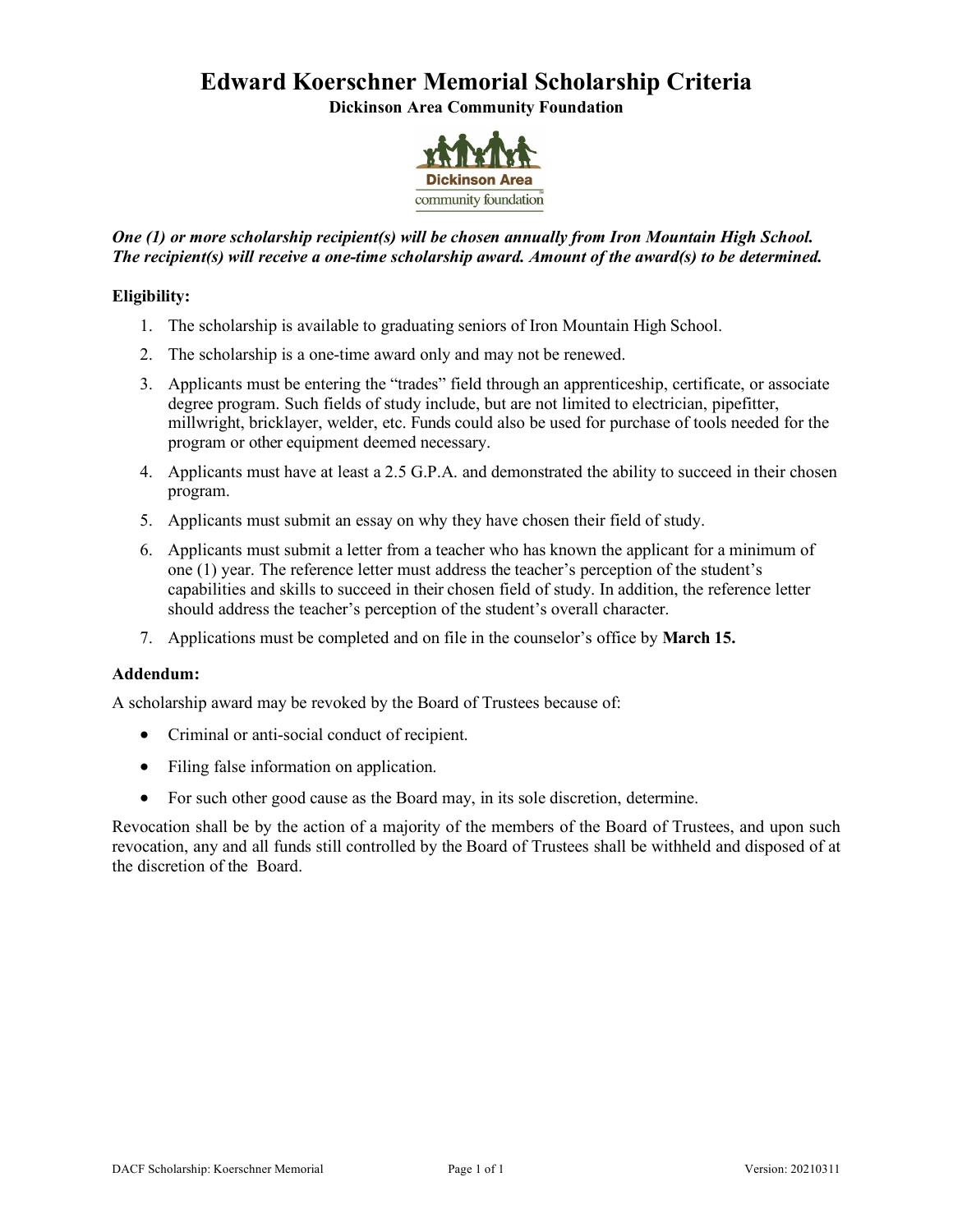

## *Edward Koerschner Memorial Scholarship* **Dickinson Area Community Foundation Completed applications must be submitted by March 15th**

| Date                                                                      |  |  |                                                                                                   |
|---------------------------------------------------------------------------|--|--|---------------------------------------------------------------------------------------------------|
| <b>Full Name</b>                                                          |  |  |                                                                                                   |
| <b>Street Address</b>                                                     |  |  |                                                                                                   |
| <b>City ST ZIP Code</b>                                                   |  |  |                                                                                                   |
| <b>Home Phone</b>                                                         |  |  |                                                                                                   |
| <b>Email (Required)</b>                                                   |  |  |                                                                                                   |
| <b>High School Attended</b>                                               |  |  |                                                                                                   |
| <b>GPA</b>                                                                |  |  |                                                                                                   |
| outside of school)                                                        |  |  | What extra-curricular & community service activities did you participate in? (includes activities |
| Did you work during the school year? No<br>If yes, how many hours/week    |  |  |                                                                                                   |
| Name of post high school program you plan to participate in:              |  |  |                                                                                                   |
| Have you applied for admission?                                           |  |  |                                                                                                   |
| Have you been accepted?                                                   |  |  |                                                                                                   |
| Intended field of study:                                                  |  |  |                                                                                                   |
| Have you applied for other scholarships?                                  |  |  |                                                                                                   |
| Have you been granted a scholarship? If so, name of scholarship & amount: |  |  |                                                                                                   |
|                                                                           |  |  |                                                                                                   |
|                                                                           |  |  |                                                                                                   |
|                                                                           |  |  |                                                                                                   |
| Please include the following with the application:                        |  |  |                                                                                                   |
|                                                                           |  |  |                                                                                                   |

- A 1 to 2-page double spaced letter of reference from a teacher who has known the applicant for a minimum of 1 year. The reference letter must address the teacher's personal perception of the student's capabilities and skills to succeed in their chosen field of study. In addition, the reference letter should address the teacher's perception of the student's overall character.
- A 1 to 2-page double spaced essay on why you have chosen your field ofstudy.
- A transcript of your high school records.